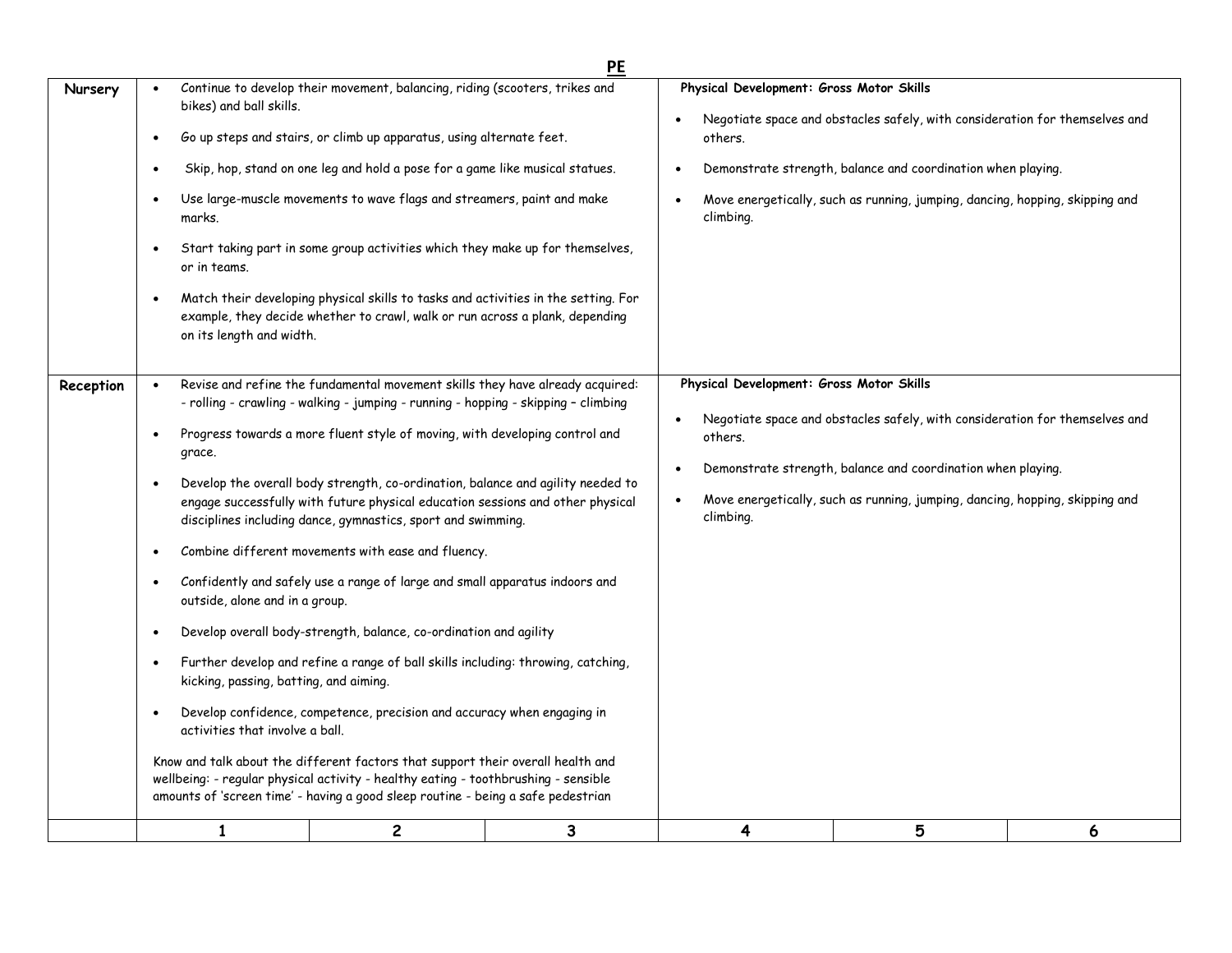|           |                                               |                                                                | <b>PE</b>                                  |                                            |                                             |                                         |
|-----------|-----------------------------------------------|----------------------------------------------------------------|--------------------------------------------|--------------------------------------------|---------------------------------------------|-----------------------------------------|
| Nursery   | Dance moving in<br>sequence<br>Nursery Rhymes | Feet 1                                                         | High, low, under<br>Gymnastics             |                                            |                                             |                                         |
| Reception | Nursery Rhymes<br>Dance                       | Feet 1                                                         | Hands 1                                    | Hands 2                                    | Dance<br><b>Ourselves</b>                   | Athletics practice                      |
|           | Jumping 1                                     | Walking 1                                                      | <b>Gymnastics- Moving</b>                  | <b>Gymnastics</b><br>High, low, under      | Games for<br>understanding                  |                                         |
| Year 1    | Dance - growing                               | Gymnastics-body<br>parts                                       | Dance - the zoo                            | Games for<br>understanding                 | Locomotion<br>running                       | Athletics practice                      |
|           | Multi skills                                  | <b>Games</b><br><b>Ball skills-feet</b>                        | Locomotion<br>Jumping 1                    | Gymnastics wide,<br>narrow and curled      | <b>Games</b><br>Ball skills- hands 1        | <b>Games</b><br>Ball skills- hands 2    |
| Year 2    | Dance - explorers                             | <b>Games</b><br>Ball skills- hands 1                           | Games<br>Ball skills-feet 1                | Gymnastics-linking                         | <b>Games</b><br><b>Ball skills- hands 2</b> | Locomotion- jumping                     |
|           | Multi skills                                  | Team building                                                  | Gymnastics-<br>pathways                    | Locomotion-dodging                         | Games for<br>understanding                  | <b>Athletics</b>                        |
| Year 3    | Games - invasion<br>Hockey                    | Gymnastics-<br>symmetry/assymetry                              | Games - invasion<br>Football               | Dance                                      | Games-striking/<br>fielding<br>Rounders     | Dance                                   |
|           | <b>Games-invasion</b><br><b>Tag Rugby</b>     | Outdoor and<br>Adventurous<br>Orienteering-<br>problem solving | <b>Games-invasion</b><br><b>Basketball</b> | Athletics-throwing<br>and jumping          | Games-striking/<br>fielding<br>Cricket      | Athletics-<br>competitions              |
| Year 4    | Games- invasion<br><b>Tag Rugby</b>           | Gymnastics- bridges                                            | Dance                                      | Outdoor and<br>Adventurous<br>Orienteering | Athletics-<br>competitions                  | Games-striking/<br>fielding<br>Rounders |
|           | <b>Swimming</b>                               | <b>Swimming</b>                                                | <b>Swimming</b>                            | <b>Swimming</b>                            | <b>Swimming</b>                             | <b>Swimming</b>                         |
|           | Athletics-running                             | <b>Games-invasion</b>                                          | Games-net/wall                             | Games - invasion                           | Games-striking/                             | Games - invasion                        |